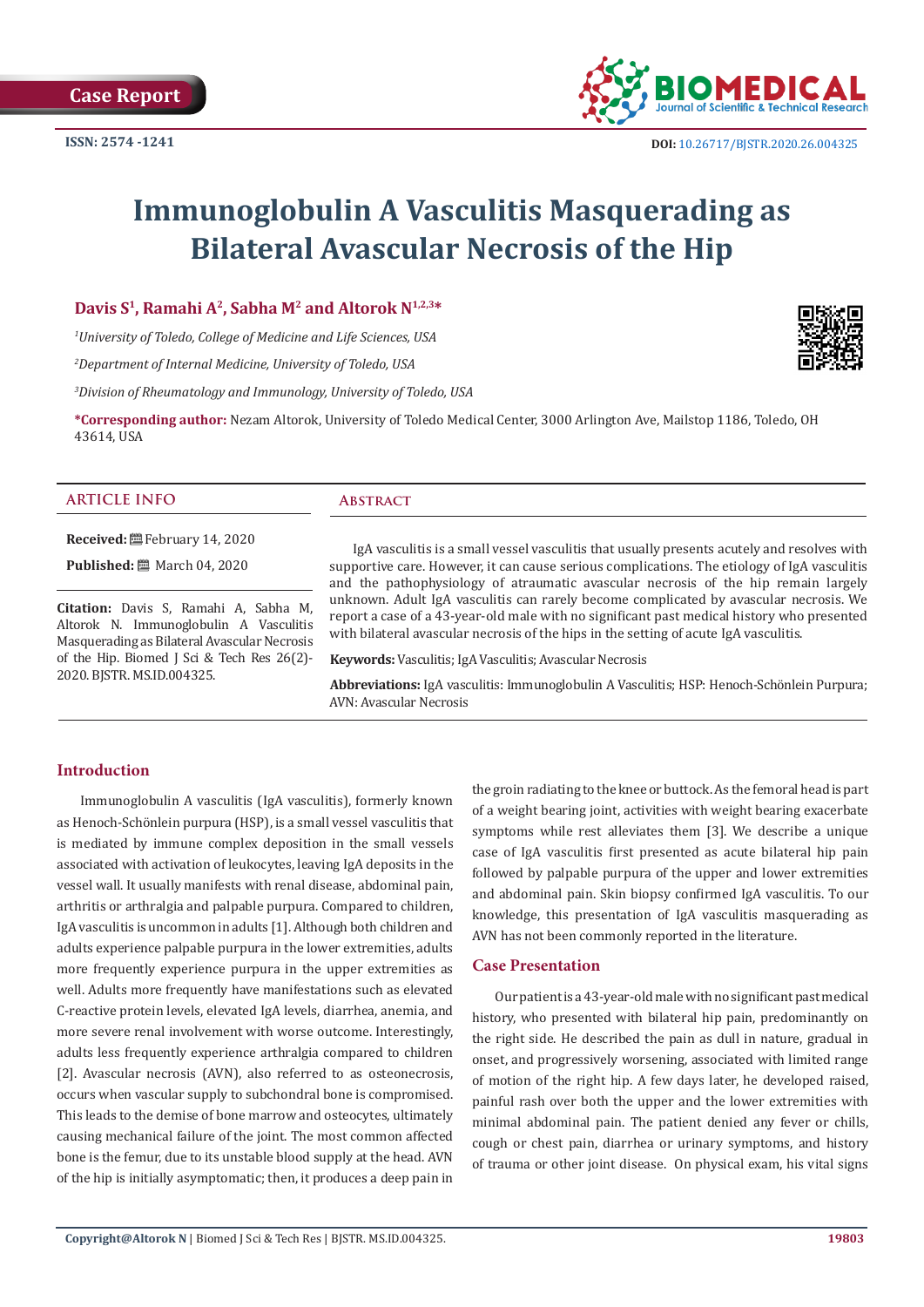were stable: blood pressure of 131/88mmHg, heart rate of 81 beats per minute, respiratory rate of 20 breaths per minute, temperature of 36 °C, and oxygen saturation at 96 % on room air. The patient was alert and oriented. On cardiac examination, the patient had a regular rate and rhythm with normal S1 and S2. Respiratory and abdominal examinations showed clear breath sounds bilaterally and mild lower abdominal tenderness. Skin examination was significant for palpable purpura in the lower abdomen, bilateral forearms, and bilateral lower extremities (Figure 1). On musculoskeletal exam, patient had significant limitation in the movement of the right hip in all directions, including abduction, flexion, external and internal rotation.



**Figure 1:** Purpuric Skin rash of the lower extremity.



**Figure 2:** Hip x-ray showing degenerative changes of both hips with subchondral sclerosis.

Patient had guarding and pain with movement. Of note, Log roll, FABER and FADIR tests were positive on the right hip. Left hip had slight limitation of movement. Bilateral hip x-rays showed degenerative changes of both hips with subchondral sclerosis with no acute ossific abnormality (Figure 2). MRI imaging of both hips demonstrated AVN without collapse or superimposed fracture or significant effusion or significant marrow edema on the left side (Figure 3). However, intense marrow edema throughout the right femoral head and neck suggested superimposed subcortical fracture on the right side with only minimal deformity of the articular surface. The patient underwent punch biopsy of the left lower

extremity purpura; microscopic examination showed numerous extravasated erythrocytes associated with perivascular neutrophils and focal leukocytoclasia in the superficial dermis, consistent with leukocytoclastic vasculitis. Direct immunofluorescence examination was negative for IgM and IgG. However, it showed granular deposition of IgA and C3 within the walls of few superficial dermal vessels. These findings are consistent with IgA Vasculitis. Blood workup included the following: CBC revealed WBC of 7.6 X10E9/L, Hemoglobin of 15.5g/dL, and Platelets of 149 X10E9/L.



**Figure 3:** Coronal MRI of the bilateral hip showing evidence for bilateral AVN. There is some bright T2 signal surrounding the infarct at the top of the left femoral head without significant edema to suggest collapse, fragmentation or fracture.



**Figure 4:** X-ray of the Right hip showing right total hip arthroplasty in appropriate alignment.

Serum creatinine was 1.02mg/dL. BUN was 19mg/dL. AST was 37U/L, and ALT was 40U/L. Urinalysis revealed: 0-2 RBCs, 0-2 white blood cells and no proteinuria. ESR was 36mm/h. Rheumatoid factor was < 10 IU/mL. ANA was negative. Due to the severe symptoms and the MRI findings of subcortical fracture of the right hip, the patient underwent right total hip replacement (Figure 4). He was treated with a short course of prednisone 0.5mg / kg on a tapered dosing regimen for 1 month after the hip replacement. This regimen helped to resolve his skin lesions. However, the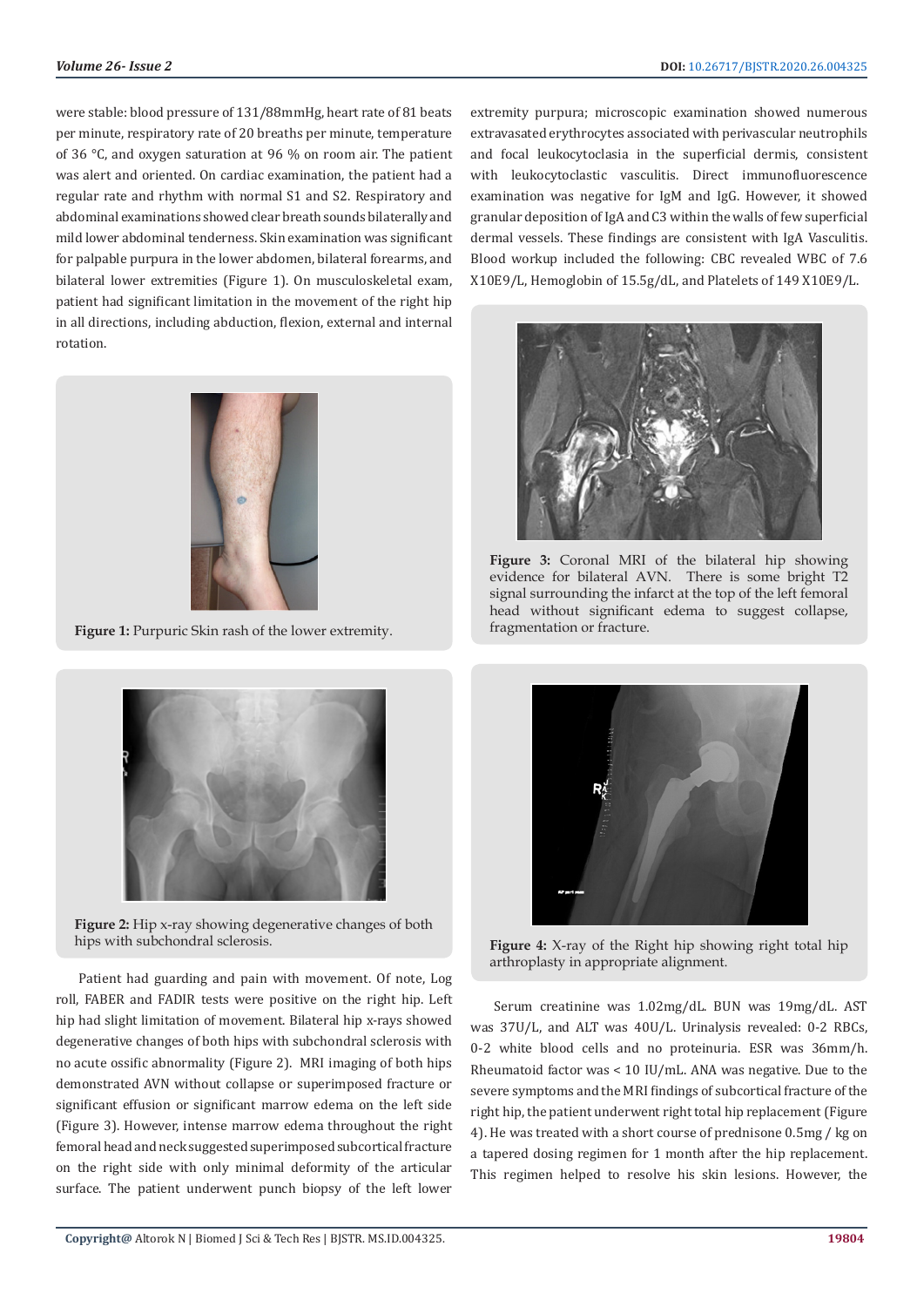patient experienced a relapse of the skin lesions 1 week following the discontinuation of his prednisone regimen. He was treated with another course of 0.5mg / kg with the addition of methotrexate 15 mg weekly. The new regimen was adequate to resolve his skin lesions.

#### **Discussion**

To our knowledge, avascular necrosis is a rare initial presentation of IgA vasculitis that has not been frequently reported in the literature. AVN as a complication has been reported in a patient with chronic IgA vasculitis [4]. However, this case differs in that AVN was the primary finding followed by the development of classical IgA vasculitis manifestations such as palpable purpura and abdominal pain. Additionally, AVN typically affects one femoral head and both become involved within 2 years [3]. This case presents as bilateral AVN of the hip, though the right side was more affected. When approaching a patient with hip pain, various specialized physical examination maneuvers can be done in order to narrow the differential diagnosis. The FABER test, also known as the Patrick test, is an acronym for the exam maneuver with a patient supine: flexion of the leg at 45 degrees, hip abduction, and external rotation; a positive test occurs when pain is elicited posteriorly in the sacroiliac joint, posterior hip, or lumbar spine. A positive FABER test may also indicate intraarticular arthropathy of the hip if the pain is localized to the groin.

The FADIR test, or impingement test, is another abbreviated maneuver for passive complete flexion, adduction, and internal rotation of the leg with the patient supine; a positive test occurs when pain is elicited. The log roll test, also known as passive supine rotation or the Freiberg test, is another specialized physical exam maneuver conducted with the patient supine. During the log roll test, the patient's leg is extended and relaxed while the clinician internally and externally rotates the leg in a log roll motion. A positive test is when pain or restricted movement of the leg occur [5]. For our patient, the log roll, FABER and FADIR tests were all positive on the right hip. Avascular necrosis can be primary or secondary in etiology. Most common causes of AVN include trauma, glucocorticoid use, and excessive alcohol consumption. The exact pathophysiology of AVN from atraumatic etiology is not yet well understood. However, diagnosis is effective with MRI, the gold standard for AVN diagnosis where sensitivity and specificity reach 99%. MRI remains the imaging modality of choice for early detection and the most effective tool to stage AVN [3]. There are several staging systems for AVN including the Ficat and Arlet Classification System and the Steinberg Staging System. The Ficat and Arlet Classification System is based upon radiographic findings categorized in four stages, with stage I as normal imaging and stage IV as femoral head collapse and osteoarthritis of the hip. According to this system and his imaging, our patient would be categorized as a stage IIA due to the subchondral sclerosis without crescent sign on x-ray.

The Steinberg Staging System elaborates on the first system by categorizing findings into six stages, from normal imaging to advanced degenerative joint disease, with substages based on the intensity of femoral head involvement. Based upon the Steinberg Staging System and his imaging, our patient would be classified as a stage IIB due to the moderate subchondral sclerosis involving between 15-30% of the femoral head [6]. Initial treatment of avascular necrosis is largely supportive, observation and protection of the joint from bearing weight. The definitive treatment is surgical to either preserve the femoral head or to completely replace the hip via arthroplasty [3]. Immunoglobulin A vasculitis continues to have an unknown etiology. Diagnosis is based upon clinical findings and tissue biopsy with IgA deposits on immunofluorescence. IgA vasculitis also typically receives supportive treatment as the disease tends to be self-limited. Oral glucocorticoids are indicated, though, for severe purpura, edema, or abdominal pain [7]. In this case, our patient initially presented with AVN and concomitantly developed signs and symptoms of IgA vasculitis. He underwent arthroplasty of the right hip and was started on a tapering dose of prednisone. Skin biopsy demonstrated classical features of IgA vasculitis. We propose AVN as a manifestation of systemic vasculitis in this patient due to involvement of both hips, and lack of other offending factors such as use of systemic steroids before the onset of AVN.

# **Conclusion**

Common symptoms of IgA vasculitis include palpable purpura and abdominal pain. Here, we describe a patient with IgA vasculitis who had an unusual initial presentation of bilateral avascular necrosis of the hips followed by abdominal pain and purpura. The occurrence of AVN in IgA vasculitis is a rare complication; but this does not typically occur during initial presentation or as a bilateral finding. No other causes adequately characterized this patient's condition.

### **Conflict of Interest**

We do not have any conflicts of interest to disclose. There was no source of funding for this case report.

#### **References**

- 1. [Hocevar A, Ziga Rotar, Vesna Jurčić, Jože Pižem, Saša Čučnik, et al. \(2016\)](https://www.ncbi.nlm.nih.gov/pmc/articles/PMC4774143/) [IgA vasculitis in adults: The performance of the EULAR/PRINTO/PRES](https://www.ncbi.nlm.nih.gov/pmc/articles/PMC4774143/) [classification criteria in adults. Arthritis Res Ther 18: 58.](https://www.ncbi.nlm.nih.gov/pmc/articles/PMC4774143/)
- 2. [Kang Y, Jin su Park, You Jung Ha, Mi il Kang, Hee Jin Park, et al. \(2014\)](https://www.ncbi.nlm.nih.gov/pmc/articles/PMC3923997/) [Differences in clinical manifestations and outcomes between adult and](https://www.ncbi.nlm.nih.gov/pmc/articles/PMC3923997/) [child patients with Henoch-Schonlein purpura. J Korean Med Sci 29\(2\):](https://www.ncbi.nlm.nih.gov/pmc/articles/PMC3923997/) [198-203.](https://www.ncbi.nlm.nih.gov/pmc/articles/PMC3923997/)
- 3. [Baig SA, Baig MN \(2018\) Osteonecrosis of the Femoral Head: Etiology,](https://assets.cureus.com/uploads/review_article/pdf/13561/1540227332-20181022-2428-1swnis0.pdf) [Investigations, and Management. Cureus 10\(8\): e3171.](https://assets.cureus.com/uploads/review_article/pdf/13561/1540227332-20181022-2428-1swnis0.pdf)
- 4. [Hirahara K, Kano Y, Asano Y, Shiohara T \(2013\) Osteonecrosis of the](https://www.ncbi.nlm.nih.gov/pubmed/22854786) [femoral head in a patient with Henoch-Schonlein purpura and drug](https://www.ncbi.nlm.nih.gov/pubmed/22854786)[induced hypersensitivity syndrome treated with corticosteroids. Acta](https://www.ncbi.nlm.nih.gov/pubmed/22854786) [Derm Venereol 93\(1\): 85-86.](https://www.ncbi.nlm.nih.gov/pubmed/22854786)
- 5. [Wilson JJ, Furukawa M \(2014\) Evaluation of the patient with hip pain.](https://www.aafp.org/afp/2014/0101/p27.html) [Am Fam Physician 89\(1\): 27-34.](https://www.aafp.org/afp/2014/0101/p27.html)